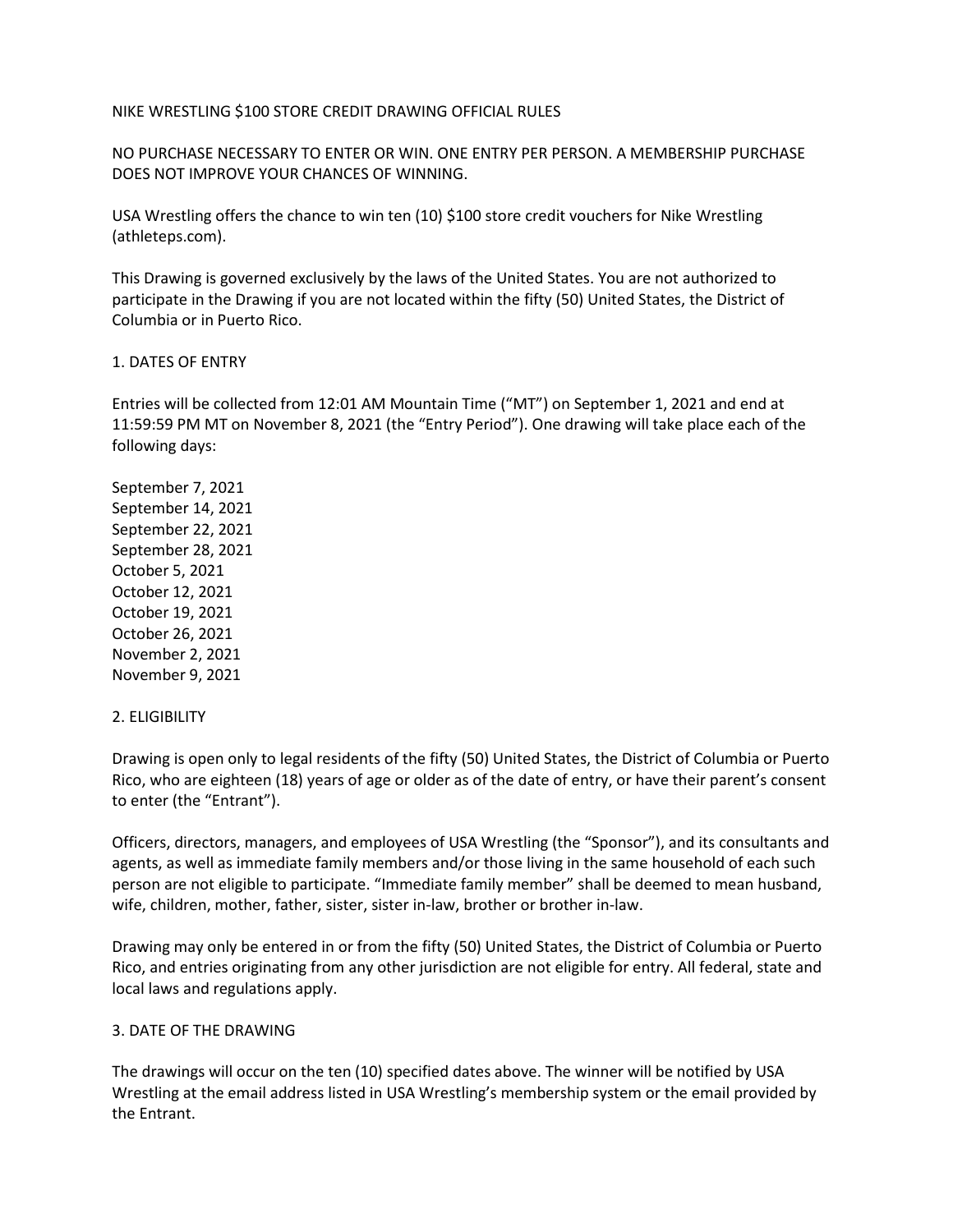# 4. HOW TO ENTER. There are two (2) ways to enter:

(i) PURCHASE: Entrants renewing their USA Wrestling membership will automatically be entered to receive one (1) entry into the Drawing. If more than one member in a household renews their membership, each will receive an entry.

(ii) LINKED ENTRY / WRITE-IN OPTION: At the link https://www.usawmembership.com/sweepstakes, enter your complete name, mailing address, phone number and date of birth. Or send an envelope/postcard with the same information to USA Wrestling at: 6155 Lehman Drive, Colorado Springs, CO 80918.

All entries must be received by 11:59:59 PM MT on the day preceding drawings. There is a limit of one (1) write-in entry per envelope/postcard. Each envelope/postcard is considered one (1) entry into the Drawing. Write-in entries must contain all entry fields outlined above; otherwise, they are void and will not be eligible to win.

Regardless of the entry method used to enter the Drawing, there is one entry per individual. Entries submitted by anyone other than the Entrant are void. In case of dispute as to the identity of any Entrant, entry will be declared made by the registered name and address on such entry. Any potential prize winner may be requested to provide Sponsor with proof that such person is the prize winner.

Sponsor is not responsible for any entry that is lost, late, illegible, stolen, mutilated, incomplete, invalid, unintelligible, postage-due, misdirected or undeliverable, whether due to system errors, omissions, interruption, deletions, defects, delay in operations or transmissions, theft or destruction or failures, faulty transmissions or other telecommunications malfunctions, human error, entries not received resulting from any hardware or software failures of any kind, lost or unavailable network connections, failed, incomplete or garbled computer or telephone transmissions, typographical or system errors and failures, faulty transmissions, technical malfunctions, or otherwise. Only fully completed entries are eligible. Proof of submission will not be deemed to be proof of receipt by Sponsor.

## 5. DRAWING/ODDS

On the ten (10) specified drawing dates, a potential prize winner will be selected in a random drawing from all eligible entries received by the Sponsor. Odds of winning depend on the number of eligible entries received for the Drawing. By entering the Drawing, Entrants fully and unconditionally agree to be bound by these Official Rules and the decisions of the Sponsor, which will be final and binding in all matters relating to the Drawing.

To be eligible to receive a prize, all Entrants must have an address on file with the Sponsor or have provided an address when prompted at the time of entry. In the event that an Entrant has an incomplete address, the Entrant will be disqualified and an alternate prize winner will be selected in a random drawing.

## 6. PRIZES

Ten (10) \$100 store credit vouchers for Nike Wrestling (athleteps.com).

## 7. PRIZE RESTRICTIONS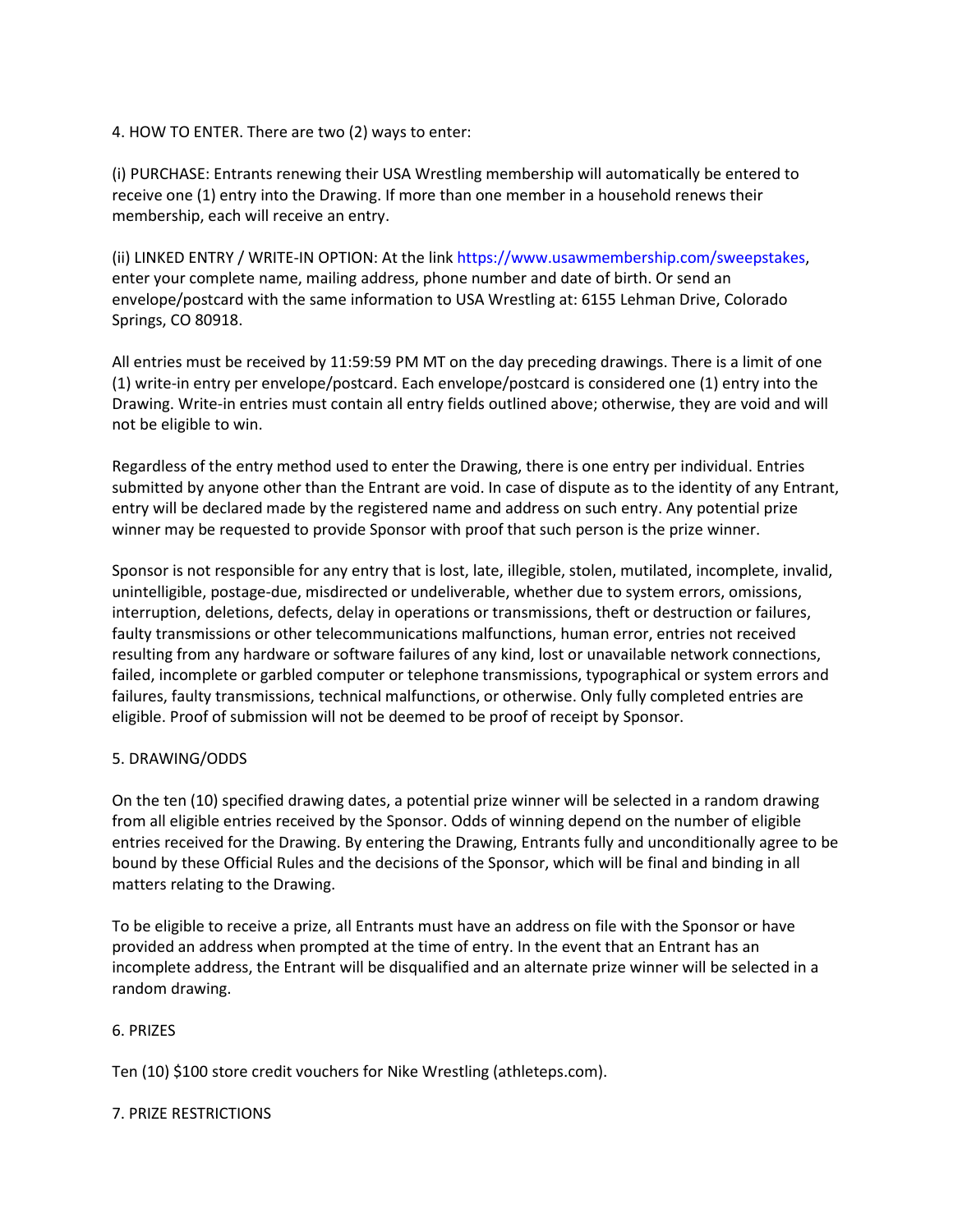The prize is non-transferable or assigned and no substitutions or cash redemptions; except at Sponsor's sole discretion or as otherwise provided herein. The prize winner is solely responsible for all applicable federal, state and local taxes, including taxes imposed on his/her/their income. No more than the stated number of prizes set forth in these Official Rules will be awarded. The Potential prize winner consents to the use of his/her name, likeness, and biographical information in advertising worldwide without additional compensation.

## 8. NOTIFICATIONS/CLAIMS

Each Potential Prize winner will be notified by the Sponsor by phone, or email on or about the dates of drawing. (the "Notification"). If any Prize winner is considered a minor in his/her jurisdiction of residence (but must be over the age of 18), the Prize will be delivered to minor's parent/legal guardian and awarded in the name of parent/legal guardian. If the Notification is returned as undeliverable, this will result in disqualification and an alternate Grand Prize winner will be selected from all remaining eligible entries.

The value associated with each Prize is \$100.00. The Prize winner is solely responsible for any applicable taxes, including, but not limited to all federal, state and local taxes that become due with respect to the value of the Prize, if any.

No compensation will be provided for any prizes that are not able to be awarded to a prize winner. By registering for this sweepstakes, you are consenting to receive informational, marketing and promotional e-mails from USA Wrestling (which may include sponsor information).

## 9. CONDITIONS

This Drawing is conducted in English. All federal, state and local taxes are the sole responsibility of the prize winner. By participating in this Drawing, Entrants and the prize winner agree to be bound by these Official Rules and the decision of the Sponsor, which is final in all respects and not subject to appeal. Sponsor reserves the right to disqualify permanently from this Drawing any Entrant it believes has violated these Official Rules. Neither Sponsor nor anyone acting on its behalf will enter into any communications with any Entrant regarding this Drawing, except as expressly set forth in these Official Rules. By participating in this Drawing, Entrants, and prize winner release the Sponsor from any and all liability, damages or causes of action (however named or described) with respect to or arising out of participation in the Drawing, and/or the receipt or use/misuse of any prize awarded, including, without limitation, liability for personal injury, death or property damage. Failure to comply with these Official Rules may result in disqualification from the Drawing. All Drawing materials are subject to verification and are void if (a) not obtained in accordance with these Official Rules and through legitimate channels, (b) any part is counterfeited, altered, defective, damaged, illegible, reproduced, tampered with, mutilated or irregular in any way, (c) are obtained where prohibited, or (d) they contain printing, typographical, mechanical, or other errors. Entrants assume all risk of loss, damage, destruction, delay or misdirection of Drawing materials submitted to Sponsor. In the event any portion of this Drawing is compromised by activities beyond the control of the Sponsor which, in the sole opinion of the Sponsor, corrupt or impair the administration, security, fairness or proper play of the Drawing or this Drawing, Sponsor reserves the right at its sole discretion to modify, suspend or terminate the Drawing. Winning a prize constitutes permission for Sponsor to use the prize winner's names, addresses (city & state), and/or likenesses for purposes of advertising, promotion and publicity, without further compensation, unless prohibited by law. Sponsor may prohibit an Entrant from participating in the Drawing or winning